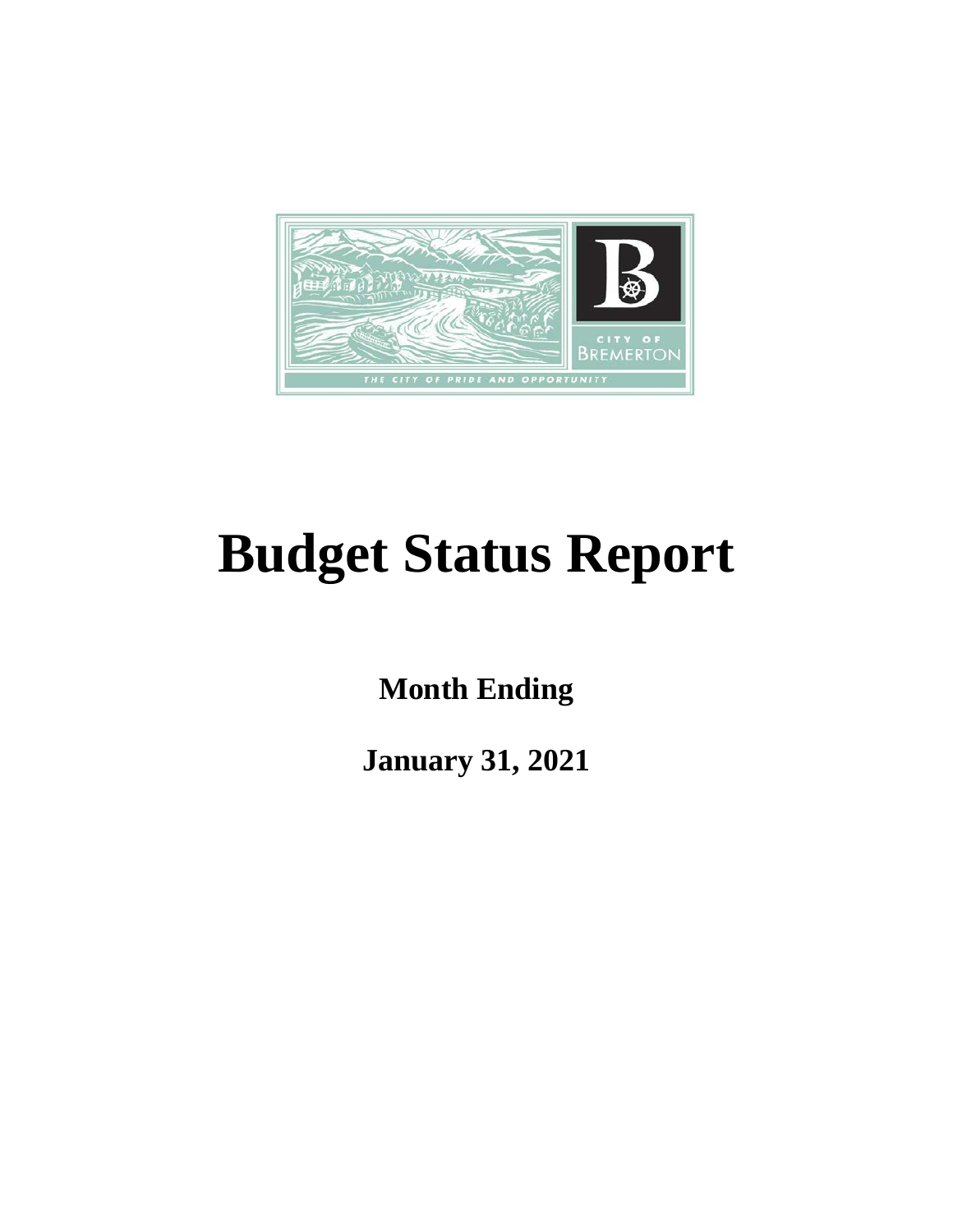

# **Monthly Revenue and Expenditure Summary**

## **General Fund**

|     | <b>Year to Date</b>             |                                       |                                     |                                           |                                                                          |                                                   | <b>Monthly</b>                   |                                                       |                                      |                                                                              |  |  |  |
|-----|---------------------------------|---------------------------------------|-------------------------------------|-------------------------------------------|--------------------------------------------------------------------------|---------------------------------------------------|----------------------------------|-------------------------------------------------------|--------------------------------------|------------------------------------------------------------------------------|--|--|--|
|     | <b>Revenue</b><br><b>Budget</b> | <b>Revenue</b><br><b>Year to Date</b> | <b>Expenditure</b><br><b>Budget</b> | <b>Expenditure</b><br><b>Year to Date</b> | <b>YTD</b><br><b>Variance</b><br><b>Revenue vs</b><br><b>Expenditure</b> | <b>Monthly</b><br><b>Revenue</b><br><b>Budget</b> | <b>Monthly</b><br><b>Revenue</b> | <b>Monthly</b><br><b>Expenditure</b><br><b>Budget</b> | <b>Monthly</b><br><b>Expenditure</b> | <b>Monthly</b><br><b>Variance</b><br><b>Revenue vs</b><br><b>Expenditure</b> |  |  |  |
| Jan | $\mathbb{S}$<br>3,404,947       | 3,322,172<br>\$                       | \$4,405,660                         | 4,454,077<br>\$.                          | \$(1, 131, 905)                                                          | \$3,404,947                                       | \$3,322,172                      | \$4,405,660                                           | \$4,454,077                          | \$(1, 131, 905)                                                              |  |  |  |
| Feb | 6,352,567                       |                                       | 8,292,254                           |                                           |                                                                          | 2,947,620 \$                                      |                                  | 3,886,594 \$                                          |                                      |                                                                              |  |  |  |
| Mar | 9,275,757                       |                                       | 12,467,224                          |                                           |                                                                          | 2,923,190 \$                                      |                                  | 4,174,970 \$                                          |                                      |                                                                              |  |  |  |
| Apr | 12,495,549                      |                                       | 16,418,907                          |                                           |                                                                          | 3,219,792 \$                                      |                                  | 3,951,683 \$                                          |                                      |                                                                              |  |  |  |
| May | 19,378,479                      |                                       | 20,440,057                          |                                           |                                                                          | 6,882,929 \$                                      |                                  | 4,021,150 \$                                          |                                      |                                                                              |  |  |  |
| Jun | 22,646,493                      |                                       | 24,556,149                          |                                           |                                                                          | 3,268,015 \$                                      |                                  | 4,116,092 \$                                          |                                      |                                                                              |  |  |  |
| Jul | 25,845,284                      |                                       | 28,879,387                          |                                           |                                                                          | 3,198,791 \$                                      |                                  | 4,323,237 \$                                          |                                      |                                                                              |  |  |  |
| Aug | 28,558,331                      |                                       | 32,891,615                          |                                           |                                                                          | 2,713,047 \$                                      |                                  | 4,012,228 \$                                          |                                      |                                                                              |  |  |  |
| Sep | 31,328,346                      |                                       | 37,107,304                          |                                           |                                                                          | 2,770,015 \$                                      |                                  | 4,215,690 \$                                          |                                      |                                                                              |  |  |  |
| Oct | 34,749,824                      |                                       | 41,341,681                          |                                           |                                                                          | 3,421,478 \$                                      |                                  | 4,234,376 \$                                          |                                      |                                                                              |  |  |  |
| Nov | 41,077,262                      |                                       | 45,409,401                          |                                           |                                                                          | 6,327,438 \$                                      |                                  | 4,067,720 \$                                          |                                      |                                                                              |  |  |  |
| Dec | 45,080,705                      |                                       | 49,295,144                          |                                           |                                                                          | 4,003,443 \$                                      |                                  | 3,885,743 \$                                          | $\blacksquare$                       |                                                                              |  |  |  |

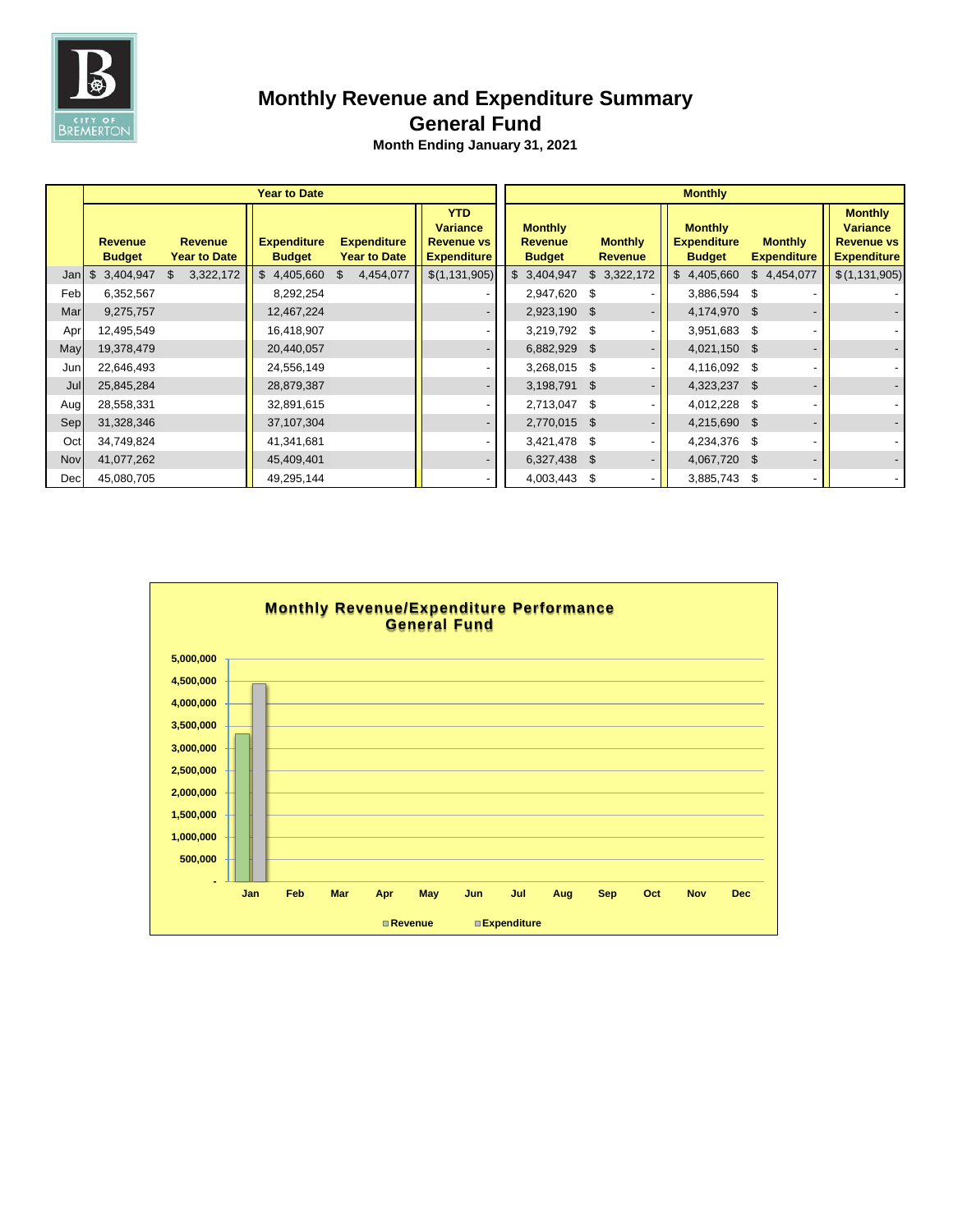

# **General Fund Expenditures By Department**

|                             | <b>Personnel</b> |                          |             | <b>Supplies</b> |                         |                             | <b>Capital &amp; Transfers</b> |                          |          | <b>Total</b>  |                 |                 |
|-----------------------------|------------------|--------------------------|-------------|-----------------|-------------------------|-----------------------------|--------------------------------|--------------------------|----------|---------------|-----------------|-----------------|
|                             | <b>Budget</b>    | <b>YTD</b>               | %<br>YTD    | <b>Budget</b>   | <b>YTD</b>              | $\frac{9}{6}$<br><b>YTD</b> | <b>Budget</b>                  | <b>YTD</b>               | %<br>YTD | <b>Budget</b> | <b>YTD</b>      | %<br><b>YTD</b> |
| <b>City Council</b>         | 345,200<br>\$    | 30,797<br>$\mathfrak{F}$ | $8.92\%$ \$ | 63,365          | $\mathfrak{s}$<br>3,585 | 5.66%                       | $\mathfrak{s}$                 | $\$\$                    |          | 408,565<br>\$ | - \$<br>34,382  | 8.42%           |
| Executive                   | 273,500          | 24,953                   | 9.12%       | 74,022          | 2,973                   | 4.02%                       |                                |                          |          | 347,522       | 27,926          | 8.04%           |
| <b>Financial Services</b>   | 1,259,300        | 112,694                  | 8.95%       | 358,603         | 10,863                  | 3.03%                       |                                | $\overline{\phantom{a}}$ |          | 1,617,903     | 123,556         | 7.64%           |
| <b>City Attorney</b>        | 1,395,600        | 121,609                  | 8.71%       | 245,915         | 27,313                  | 11.11%                      |                                |                          |          | 1,641,515     | 148,922         | 9.07%           |
| <b>Human Resources</b>      | 502,500          | 46,454                   | 9.24%       | 253,385         | (1,246)                 | $-0.49%$                    |                                |                          |          | 755,885       | 45,209          | 5.98%           |
| <b>Community Developmer</b> | 1,820,700        | 175,673                  | 9.65%       | 941,680         | 13,259                  | 1.41%                       | 75,000                         | 6,250                    | 8.33%    | 2,837,380     | 195,182         | 6.88%           |
| <b>Municipal Court</b>      | 983,000          | 90,409                   | 9.20%       | 544,581         | 57,260                  | 10.51%                      |                                |                          |          | 1,527,581     | 147,668         | 9.67%           |
| <b>City Auditor</b>         | 88,400           | 7,545                    | 8.54%       | 6,915           | 339                     | 4.90%                       |                                |                          |          | 95,315        | 7,884           | 8.27%           |
| <b>Police Department</b>    | 10,931,400       | 1,001,334                | 9.16%       | 1,844,172       | 77,439                  | 4.20%                       |                                |                          |          | 12,775,572    | 1,078,773       | 8.44%           |
| <b>Fire Department</b>      | 10,718,900       | 1,081,752                | 10.09%      | 1,367,511       | 91,566                  | 6.70%                       |                                |                          |          | 12,086,411    | 1,173,317       | 9.71%           |
| Pension                     | 1,479,400        | 178,131                  | 12.04%      | 407,000         | 31,624                  | 7.77%                       |                                |                          |          | 1,886,400     | 209,755         | 11.12%          |
| <b>General Facilities</b>   | 510,500          | 48,498                   | 9.50%       | 887,975         | 23,292                  | 2.62%                       | 540,000                        |                          | 0.00%    | 1,938,475     | 71,790          | 3.70%           |
| <b>Parks Department</b>     | 2,227,800        | 198,446                  | 8.91%       | 847,334         | 13,189                  | 1.56%                       | 132,700                        | 132,700                  | 100.00%  | 3,207,834     | 344,335         | 10.73%          |
| Engineering                 | 2,699,400        | 215,112                  | 7.97%       | 351,752         | 17,689                  | 5.03%                       |                                |                          |          | 3,051,152     | 232,800         | 7.63%           |
| Non-Departmental            | 199,200          |                          | N/A         | 3,767,634       | 261,385                 | 6.94%                       | 1,150,800                      | 351,192                  | 30.52%   | 5,117,634     | 612,576         | 11.97%          |
| <b>Total</b>                | \$35,434,800     | 3,333,407<br>\$          | 9.41%       | \$11,961,844    | 630,528<br>\$           | 5.27%                       | \$1,898,500                    | 490,142<br>\$            | 25.82%   | \$49,295,144  | \$<br>4,454,077 | 9.04%           |



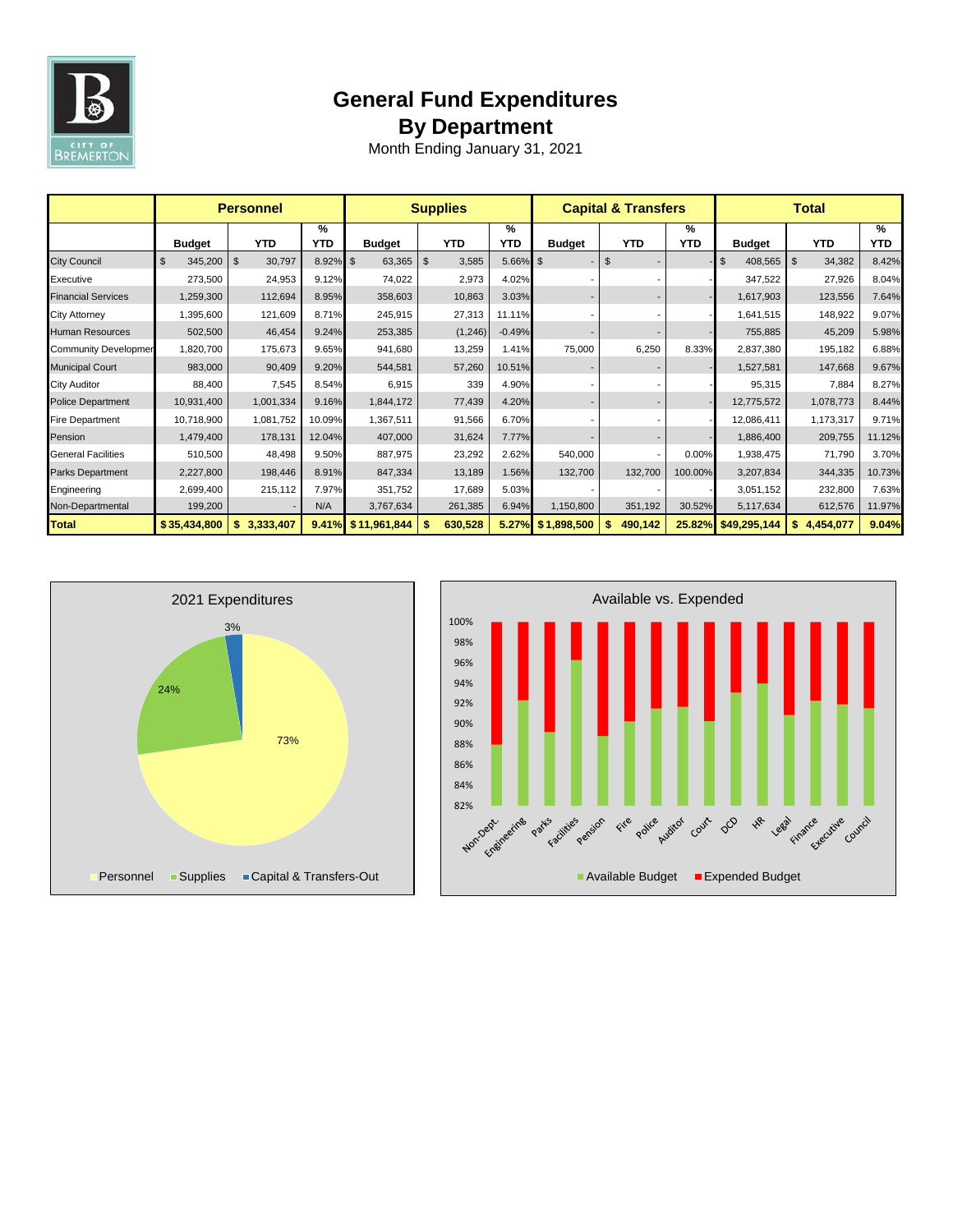

## **REVENUES - GENERAL FUND BUDGET ESTIMATE & ACTUAL RECEIPTS**

Month Ending January 31, 2021

|                                    | <b>BUDGETED</b> | <b>YTD ACTUAL</b> | <b>YTD %</b>     |                |
|------------------------------------|-----------------|-------------------|------------------|----------------|
| <b>GENERAL FUND REVENUE SOURCE</b> | <b>REVENUE</b>  | <b>REVENUE</b>    | <b>COLLECTED</b> | <b>BALANCE</b> |
| <b>TAXES</b>                       |                 |                   |                  |                |
| <b>PROPERTY</b>                    | 10,241,852      | 44,155            | 0.43%            | 10,197,697     |
| <b>SALES</b>                       | 9,377,236       | 781,259           | 8.33%            | 8,595,977      |
| <b>B&amp;O</b>                     | 2,900,000       | 600,431           | 20.70%           | 2,299,569      |
| <b>PRIVATE UTILITY</b>             | 4,541,000       | 401,283           | 8.84%            | 4,139,717      |
| <b>CITY UTILITY</b>                | 5,663,106       | 371,309           | 6.56%            | 5,291,797      |
| <b>OTHER</b>                       | 810,000         | 67,446            | 8.33%            | 742,554        |
| <b>SUB-TOTAL TAXES</b>             | 33,533,194      | 2,265,882         | 6.76%            | 31,267,312     |
| <b>LICENSES &amp; PERMITS</b>      | 1,388,550       | 202,865           | 14.61%           | 1,185,685      |
| <b>INTERGOVERNMENTAL</b>           | 1,979,196       | 150,030           | 7.58%            | 1,829,166      |
| <b>CHARGES FOR SERVICES</b>        | 6,326,365       | 609,695           | 9.64%            | 5,716,670      |
| <b>FINES &amp; FORFEITURES</b>     | 995,900         | 80,620            | 8.10%            | 915,280        |
| <b>MISCELLANEOUS</b>               | 316,500         | 13,080            | 4.13%            | 303,420        |
| <b>INTERFUND &amp; OTHER FIN.</b>  | 541,000         | 0                 | 0.00%            | 541,000        |
| <b>SUB-TOTAL</b>                   | 11,547,511      | 1,056,290         | 9.15%            | 10,491,221     |
|                                    |                 |                   |                  |                |
| <b>TOTAL GENERAL FUND</b>          | 45,080,705      | 3,322,172         | 7.37%            | 41,758,533     |

*Note: Time Elapsed 8.33%*



#### **BY MONTH REVENUES - GENERAL FUND**

**\_\_\_\_\_\_\_\_\_\_\_\_\_\_\_\_\_\_\_\_\_\_\_\_\_\_\_\_\_\_\_\_\_\_\_\_\_\_\_\_\_\_\_\_\_\_\_\_\_\_\_\_\_\_**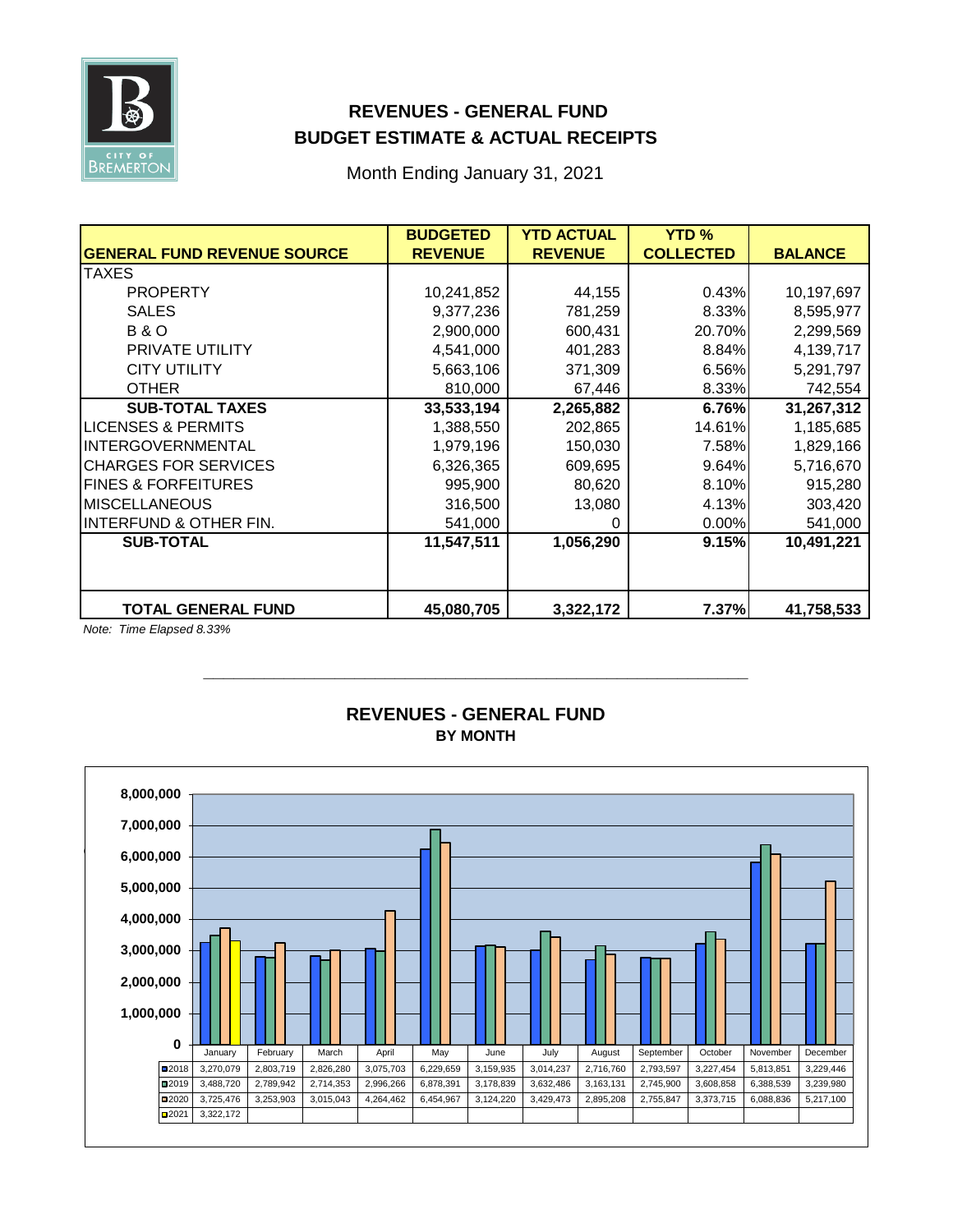

## **EXPENDITURES - GENERAL FUND BY DEPARTMENT**

Month Ending January 31, 2021

|                                  | <b>ANNUAL</b>       | <b>YTD</b>          |                 |                |
|----------------------------------|---------------------|---------------------|-----------------|----------------|
|                                  | <b>BUDGETED</b>     | <b>ACTUAL</b>       | %               |                |
| <b>DEPARTMENT</b>                | <b>EXPENDITURES</b> | <b>EXPENDITURES</b> | <b>EXPENDED</b> | <b>BALANCE</b> |
| <b>CITY COUNCIL</b>              | 408,565             | 34,382              | 8.42%           | 374,183        |
| <b>EXECUTIVE</b>                 | 347,522             | 27,926              | 8.04%           | 319,596        |
| <b>FINANCIAL SERVICES</b>        | 1,617,903           | 123,556             | 7.64%           | 1,494,347      |
| <b>LEGAL</b>                     | 1,641,515           | 148,922             | 9.07%           | 1,492,593      |
| <b>HUMAN RESOURCES</b>           | 755,885             | 45,209              | 5.98%           | 710,676        |
| COMMUNITY DEVELOPMENT            | 2,837,380           | 195,182             | 6.88%           | 2,642,198      |
| <b>MUNICIPAL COURT</b>           | 1,527,581           | 147,668             | 9.67%           | 1,379,913      |
| <b>CITY AUDITOR</b>              | 95,315              | 7,884               | 8.27%           | 87,431         |
| <b>IPOLICE DEPARTMENT</b>        | 12,775,572          | 1,078,773           | 8.44%           | 11,696,799     |
| <b>FIRE DEPARTMENT</b>           | 12,086,411          | 1,173,317           | 9.71%           | 10,913,094     |
| <b>POLICE &amp; FIRE PENSION</b> | 1,886,400           | 209,755             | 11.12%          | 1,676,645      |
| <b>GENERAL FACILITIES</b>        | 1,938,475           | 71,790              | 3.70%           | 1,866,685      |
| <b>PARKS &amp; RECREATION</b>    | 3,207,834           | 344,335             | 10.73%          | 2,863,499      |
| <b>ENGINEERING</b>               | 3,051,152           | 232,800             | 7.63%           | 2,818,352      |
| MISCELLANEOUS NON-DEPARTMENTAL   | 5,117,634           | 612,576             | 11.97%          | 4,505,058      |
| <b>SUB-TOTAL</b>                 | 49,295,144          | 4,454,077           | 9.04%           | 44,841,067     |
|                                  |                     |                     |                 |                |
| <b>TOTAL</b>                     | 49,295,144          | 4,454,077           | 9.04%           | 44,841,067     |

*NOTE:* 

*Time Elapsed 8.33%*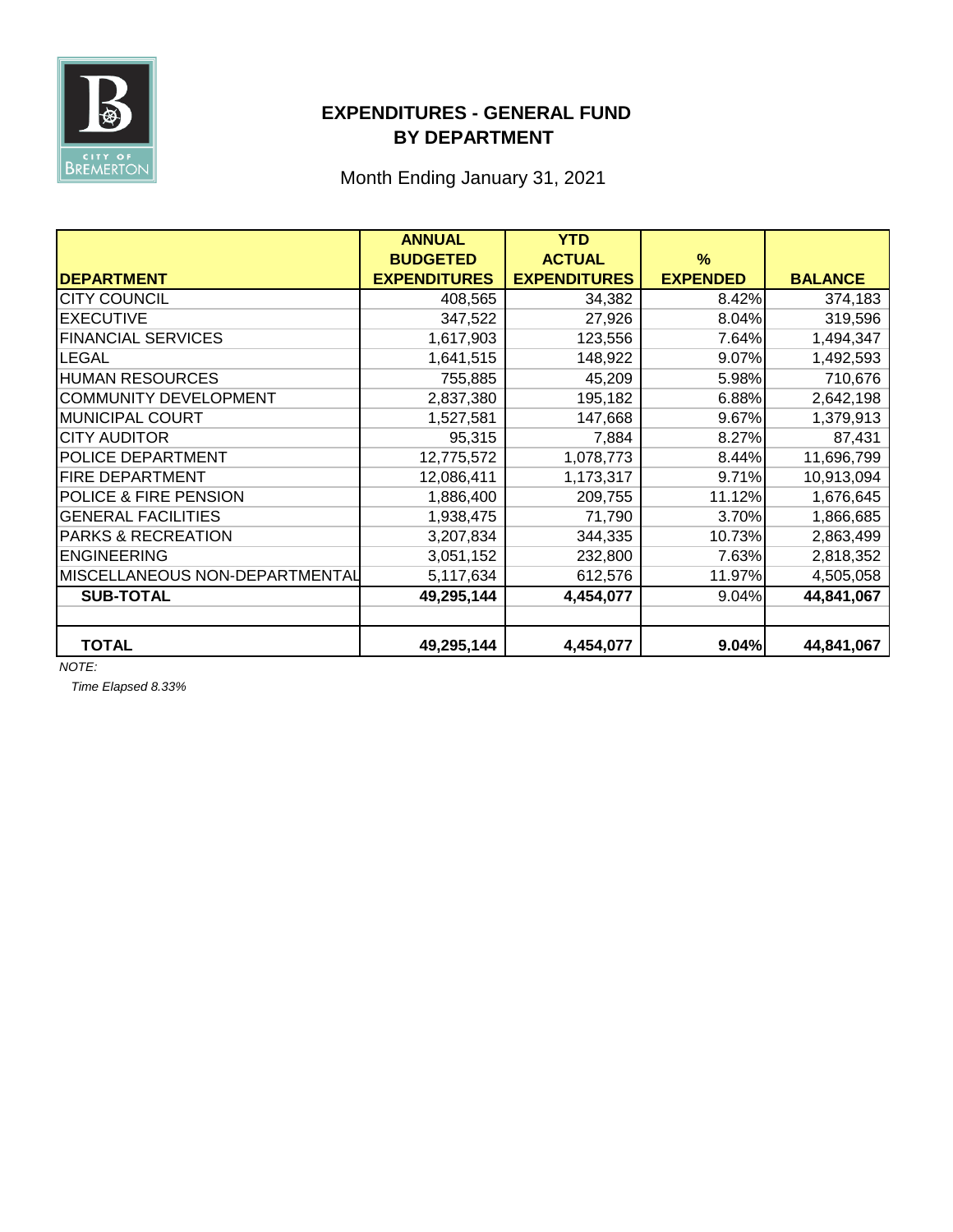

#### **REVENUES - ALL FUNDS**

#### Month Ending January 31,2021

|                                          | <b>TOTAL</b>    | <b>YTD</b>      |                 |
|------------------------------------------|-----------------|-----------------|-----------------|
|                                          | <b>BUDGETED</b> | <b>ACTUAL</b>   | <b>YTD%</b>     |
| <b>FUNDS</b>                             | <b>REVENUES</b> | <b>REVENUES</b> | <b>RECEIVED</b> |
| GENERAL                                  | 45,080,705      | 3,322,172       | 7.37%           |
| <b>STREET</b>                            | 2,509,423       | 122,540         | 4.88%           |
| CONTINGENCY RESERVE                      | 144,800         | 10,916          | 7.54%           |
| LODGING TAX                              | 474,000         | 27,499          | 5.80%           |
| PARKING SYSTEM                           | 1,650,331       | 19,458          | 1.18%           |
| CDBG                                     | 947,000         | 13,229          | 1.40%           |
| ABATEMENT REVOLVING                      | 25,500          | 102             | 0.40%           |
| POLICE SPECIAL PROJECTS                  | 8,500           | 93,905          | 1104.76%        |
| PUBLIC ACCESS TELEVISION                 | 446,607         | 89,417          | 20.02%          |
| <b>GIFT &amp; DONATION FUND</b>          | 2,100           | 303             | 14.43%          |
| TRIAL IMPROVEMENT                        | 18,600          | 6               | 0.03%           |
| ONE PERCENT FOR ART                      | 1,700           | 1               | 0.05%           |
| CONFERENCE CENTER OPER.                  | 1,379,438       | 124,353         | 9.01%           |
| 2010 UTGO                                | 901,000         | 4,549           | 0.50%           |
| 2010 GOVERNMENT CENTER LTGO              | 331,000         | 330,006         | 99.70%          |
| 2015 PUBLIC SAFETY BOND                  | 550,750         | 2,781           | 0.50%           |
| 2019 REFUNDING LTGO                      | 480,600         | 145,015         | 30.17%          |
| <b>GENERAL GOV'T CAPITAL IMPROVEMENT</b> | 1,690,000       | 419,195         | 24.80%          |
| <b>PARK FACILITIES CONST.</b>            | 1,272,550       | 141,255         | 11.10%          |
| RESIDENTIAL STREET CAPITAL               | 1,341,301       | 77,799          | 5.80%           |
| TRANSPORTATION CAPITAL PROJECTS          | 10,286,817      | 26,052          | 0.25%           |
| FIRE PUBLIC SAFETY CAPITAL               | 0               | 110             | N/A             |
| AFFORDABLE HOUSING CAPITAL FUND          | 100,000         | 100,000         | 100.00%         |
| WATER UTILITY                            | 15,498,857      | 938,656         | 6.06%           |
| <b>WATER CAPITAL</b>                     | 3,605,600       | 512,314         | 14.21%          |
| <b>GOLD MTN GOLF COMPLEX</b>             | 4,758,835       | 97              | $0.00\%$        |
| WASTEWATER UTILITY                       | 16,537,038      | 1,136,422       | 6.87%           |
| WASTEWATER CAPITAL                       | 7,995,600       | 243,373         | 3.04%           |
| STORMWATER UTILITY                       | 4,995,006       | 335,270         | 6.71%           |
| STORMWATER CAPITAL                       | 4,062,929       | 216,509         | 5.33%           |
| UTILITY DEBT RESERVE                     | 22,000          | 113             | 0.51%           |
| RISK MANAGEMENT                          | 2,207,829       | 182,510         | 8.27%           |
| SELF INSURED MEDICAL                     | 0               | 0               | N/A             |
| <b>EMPLOYMENT SECURITY</b>               | 4,000           | 13              | 0.33%           |
| ACCUMULATED LEAVE LIABILITY              | 582,500         | 52,275          | 8.97%           |
| <b>ER&amp;R OPERATIONS</b>               | 1,793,219       | 39,502          | 2.20%           |
| <b>ER&amp;R RESERVES</b>                 | 1,489,943       | 125,625         | 8.43%           |
| INFORMATION TECHNOLOGY                   | 1,766,000       | 147,248         | 8.34%           |
| <b>TOTAL CITY FUNDS</b>                  | 134,962,078     | 9,000,591       | 6.67%           |

*NOTE:*

*Time Elapsed 8.33%*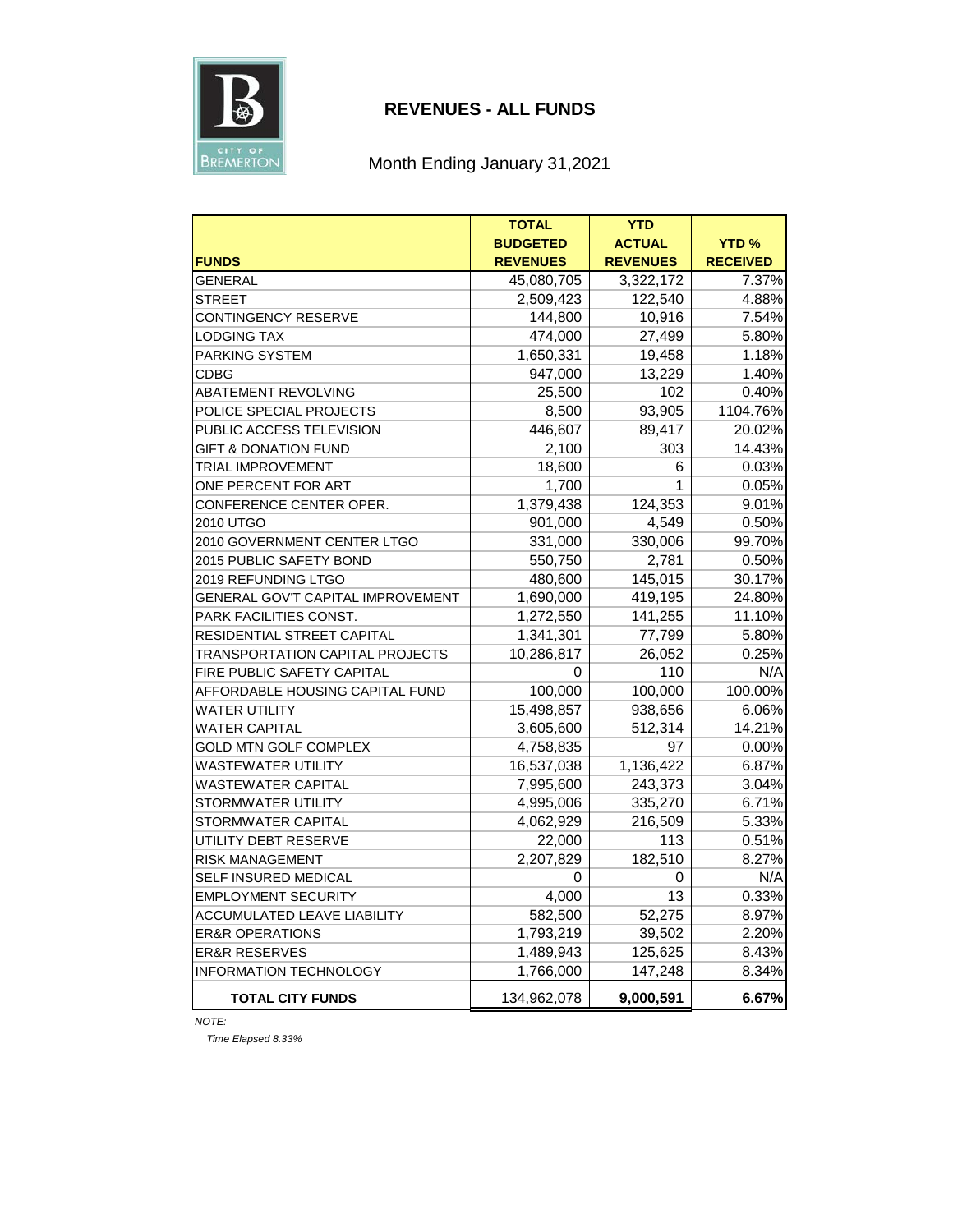

## **EXPENDITURES - ALL FUNDS**

Month Ending January 31,2021

|                                   | <b>TOTAL</b>        | <b>YTD</b>          |                 |
|-----------------------------------|---------------------|---------------------|-----------------|
|                                   | <b>BUDGETED</b>     | <b>ACTUAL</b>       | <b>YTD%</b>     |
| <b>FUNDS</b>                      | <b>EXPENDITURES</b> | <b>EXPENDITURES</b> | <b>EXPENDED</b> |
| <b>GENERAL</b>                    | 49,295,144          | 4,454,077           | 9.04%           |
| <b>STREET</b>                     | 2,825,254           | 161,991             | 5.73%           |
| CONTINGENCY RESERVE               | 0                   | 0                   | N/A             |
| <b>LODGING TAX</b>                | 600,000             | 20,833              | 3.47%           |
| PARKING SYSTEM                    | 1,743,479           | 88,772              | 5.09%           |
| CDBG                              | 946,995             | 15,198              | 1.60%           |
| <b>ABATEMENT REVOLVING</b>        | 241,100             | 0                   | 0.00%           |
| POLICE SPECIAL PROJECTS           | 203,868             | 548                 | 0.27%           |
| PUBLIC ACCESS TELEVISION          | 494,075             | 42,324              | 8.57%           |
| <b>GIFT &amp; DONATION FUND</b>   | 17,000              | 0                   | 0.00%           |
| TRIAL IMPROVEMENT                 | 27,500              | 0                   | 0.00%           |
| ONE PERCENT FOR ART               | 9,000               | $\Omega$            | 0.00%           |
| CONFERENCE CENTER OPERATING       | 1,259,272           | 4,764               | 0.38%           |
| 2010 UTGO                         | 856,088             | 0                   | 0.00%           |
| 2010 GOVERNMENT CENTER LTGO       | 331,113             | 57,906              | 17.49%          |
| 2015 PUBLIC SAFETY BOND           | 500,550             | 0                   | 0.00%           |
| 2019 REFUNDING LTGO               | 530,844             | 0                   | 0.00%           |
| <b>GEN GOV'T CAPITAL IMP</b>      | 2,126,544           | 405,000             | 19.04%          |
| PARK FACILITIES CONSTRUCTION      | 1,304,150           | 1,331               | 0.10%           |
| RESIDENTIAL STREET CAPITAL        | 1,438,428           | 33,187              | 2.31%           |
| TRANSPORTATION CAPITAL PROJECTS   | 10,743,548          | 25,546              | 0.24%           |
| FIRE PUBLIC SAFETY CAPITAL        | 792,163             | 19,798              | 2.50%           |
| AFFORDABLE HOUSING CAPITAL FUND   | 100,000             | 0                   | 0.00%           |
| WATER UTILITY                     | 16,030,472          | 925,170             | 5.77%           |
| <b>WATER CAPITAL</b>              | 6,842,085           | 44,392              | 0.65%           |
| <b>GOLD MOUNTAIN GOLF COMPLEX</b> | 4,651,435           | 9,032               | 0.19%           |
| <b>WASTEWATER UTILITY</b>         | 17,148,347          | 987,804             | 5.76%           |
| <b>WASTEWATER CAPITAL</b>         | 9,041,446           | 27,807              | 0.31%           |
| STORMWATER UTILITY                | 5,080,979           | 352,277             | 6.93%           |
| STORMWATER CAPITAL                | 5,417,195           | 9,021               | 0.17%           |
| UTILITY DEBT RESERVE              | 0                   | 0                   | N/A             |
| <b>RISK MANAGEMENT</b>            | 2,202,829           | 555,866             | 25.23%          |
| <b>EMPLOYMENT SECURITY</b>        | 80,000              | 0                   | 0.00%           |
| ACCUMULATED LEAVE LIABILITY       | 588,700             | $\Omega$            | 0.00%           |
| <b>ER&amp;R OPERATIONS</b>        | 1,790,369           | 69,182              | 3.86%           |
| <b>ER&amp;R RESERVES</b>          | 1,169,718           | 0                   | 0.00%           |
| <b>INFORMATION TECHNOLOGY</b>     | 1,764,196           | 272,376             | 15.44%          |
| <b>TOTAL ALL FUNDS</b>            | 148,193,886         | 8,584,202           | 5.79%           |

*NOTE:* 

*Time Elapsed 8.33%*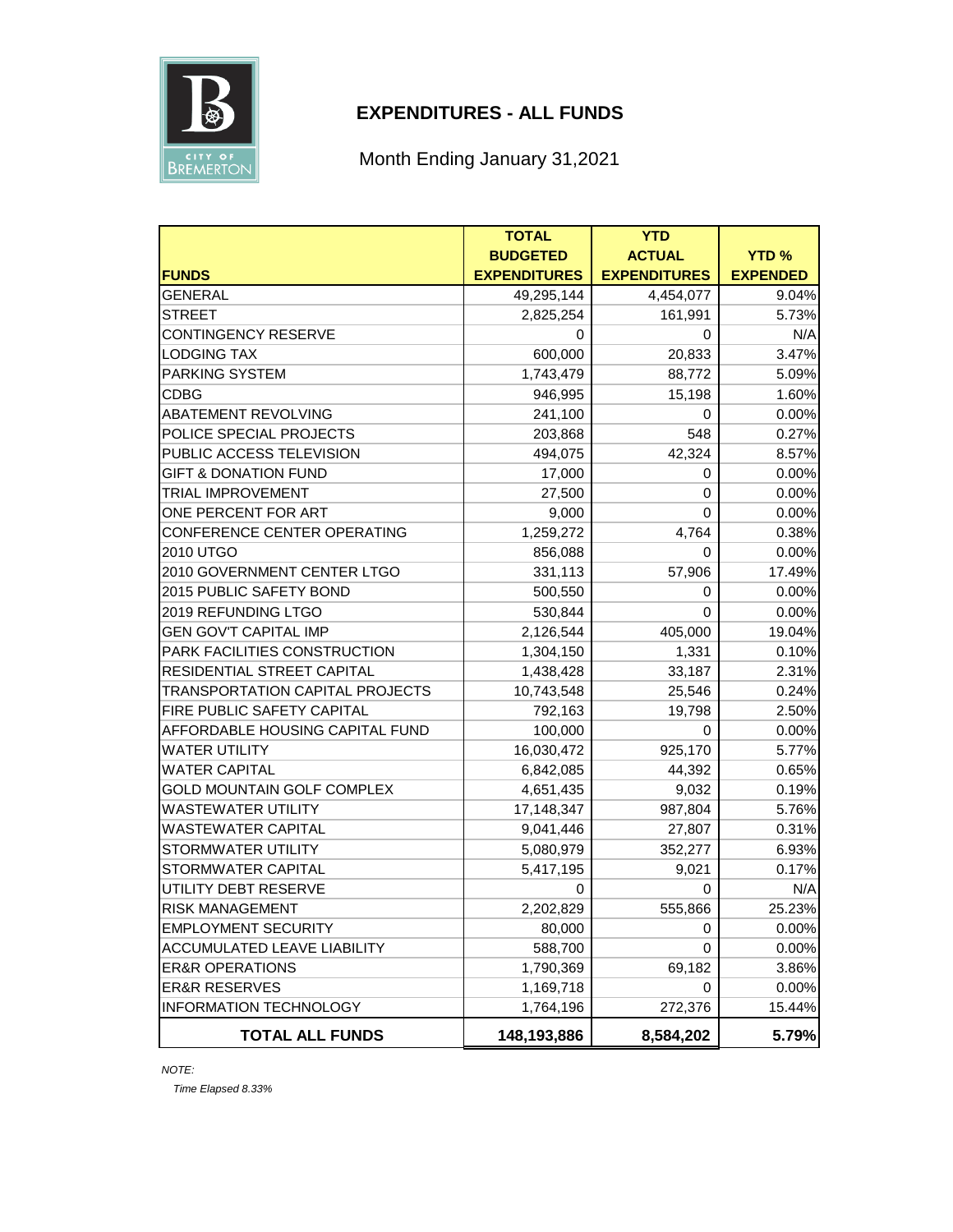

#### **CASH FLOW ACTIVITY - ALL FUNDS**

#### Month Ending January 31, 2021

|                                    | <b>BEGINNING</b>                       |                 |                      | <b>ENDING</b>                         |
|------------------------------------|----------------------------------------|-----------------|----------------------|---------------------------------------|
| <b>FUND</b>                        | <b>CASH AND</b><br><b>INVESTMENTS*</b> | <b>RECEIPTS</b> | <b>DISBURSEMENTS</b> | <b>CASH AND</b><br><b>INVESTMENTS</b> |
|                                    |                                        |                 |                      |                                       |
| 001 GENERAL                        | 14,297,647                             | 4,878,326       | 6,023,815            | 13,152,159                            |
| 102 STREET                         | 912,337                                | 179,074         | 295,566              | 795,846                               |
| 103 CONTINGENCY RESERVE            | 1,518,452                              | 10,916          | 0                    | 1,529,369                             |
| 104 LODGING TAX FUND               | 305,613                                | 27,499          | 44,550               | 288,561                               |
| 105 PARKING SYSTEM REVENUE         | 848,670                                | 98,271          | 148,683              | 798,257                               |
| 106 COMMUNITY DEV. BLOCK GRANT     | (83,019)                               | 175,275         | 127,033              | (34, 777)                             |
| 108 ABATEMENT REVOLVING            | 339,710                                | 102             | $\Omega$             | 339,813                               |
| 110 POLICE SPECIAL PROJECTS        | 430,387                                | 93,905          | 15,199               | 509,092                               |
| 113 PUBLIC ACCESS TELEVISION       | 736,196                                | 104,744         | 54.946               | 785,993                               |
| 114 GIFT AND DONATION              | 89,536                                 | 303             | 0                    | 89,838                                |
| 116 TRIAL IMPROVEMENT FUND         | 90,460                                 | 3,318           | 1,641                | 92,137                                |
| 117 ONE PERCENT FOR THE ARTS       | 12,820                                 | $\mathbf{1}$    | $\Omega$             | 12,821                                |
| 120 CONFERENCE CENTER OPERATIONS   | 294,214                                | 124,353         | 19,502               | 399,065                               |
| 204 2010 UTGO/LTGO(B)              | (44, 425)                              | 4,549           | 300                  | (40, 176)                             |
| 205 2012 UTGO GVMT CENTER          | 86,307                                 | 330,006         | 58,206               | 358,106                               |
| 206 2015 PUBLIC SAFETY BOND        | 83,354                                 | 2,781           | 300                  | 85,835                                |
| 207 2019 REFUNDING LTGO            | 225,862                                | 145,015         | 127                  | 370,751                               |
| 308 GENERAL GOVERNMENT CAPITAL IMP | 4,139,123                              | 419,195         | 405,000              | 4,153,318                             |
| 310 PARK FACILITIES CONSTRUCTION   | 325,731                                | 141,255         | 45,370               | 421,616                               |
| 314 RESIDENTIAL STREET CAPITAL     | 2,680,868                              | 91,556          | 131,340              | 2,641,084                             |
| 315 TRANS CAPITAL PROJECTS         | 423,283                                | 472,510         | 429,056              | 466,737                               |
| 316 FIRE PUBLIC SAFETY CAPITAL     | 929,884                                | 110             | 21,227               | 908,767                               |
| 318 AFFORDABLE HOUSING             | 3,664                                  | 100,000         | 566                  | 103,098                               |
| <b>401 WATER UTILITY</b>           | 2,942,657                              | 1,274,332       | 1,293,875            | 2,923,114                             |
| 404 WATER UTILITY CAPITAL          | 11,505,731                             | 526,504         | 198,839              | 11,833,396                            |
| 407 GOLD MOUNTAIN GOLF COURSE      | 1,476,031                              | 97              | 9,332                | 1,466,796                             |
| 451 WASTEWATER UTILITY             | 1,606,554                              | 1,443,905       | 1,234,091            | 1,816,368                             |
| 454 WASTEWATER UTILITY CAPITAL     | 3,838,894                              | 243,373         | 459,075              | 3,623,192                             |
| <b>481 STORMWATER UTILITY</b>      | 462,114                                | 402,656         | 401,028              | 463,742                               |
| 484 STORMWATER UTILITY CAPITAL     | 5,696,618                              | 216,692         | 125,306              | 5,788,004                             |
| <b>499 UTILITY DEBT SERVICE</b>    | 1,716,224                              | 113             | $\mathbf 0$          | 1,716,337                             |
| 503 RISK MANAGEMENT                | 2,478,806                              | 182,510         | 606,282              | 2,055,035                             |
| 504 SELF INSURED MEDICAL           | 36,652                                 | $\mathbf 0$     | $\mathbf 0$          | 36,652                                |
| 506 EMPLOYMENT SECURITY            | 199,820                                | 13              | 12,816               | 187,017                               |
| 507 ACCUMULATED LEAVE LIABILITY    | 444,283                                | 52,275          | 22,796               | 473,763                               |
| 509 EQUIPMENT MAINTENANCE          | 191,812                                | 64,716          | 143,362              | 113,166                               |
| 510 EQUIPMENT RESERVE              | 4,289,784                              | 125,625         | 0                    | 4,415,410                             |
| 511 INFORMATION TECHNOLOGY         | 1,240,477                              | 187,606         | 151,895              | 1,276,187                             |
| 641 SALARY CLEARING                | 406,805                                | 3,245,955       | 3,231,925            | 420,835                               |
| 643 ADMINISTRATIVE TRUST           | 414,907                                | 62,273          | 123,668              | 353,512                               |
| 645 WATER/SEWER CLEARING           | (19,080)                               | 2,316,730       | 2,351,059            | (53, 409)                             |
| <b>GRAND TOTAL ALL FUNDS</b>       | 67,575,765                             | 17,748,440      | 18, 187, 777         | 67,136,427                            |

The "Cash Flow Activity - All Funds" report provides an overview of the actual cash receipts and disbursements for the month reported for each City fund. The cash flows in a given period will be different than the monthly "Revenues/Expenditures - All Funds" because the disbursements and receipts on a cash flow basis will include payments that relate to prior period receivable and payable balances. The Cash Flow Activity reports show the actual cash impacts for any given month and provides the user with information to assess the adequacy of cash balances and liquidity at a given point of time.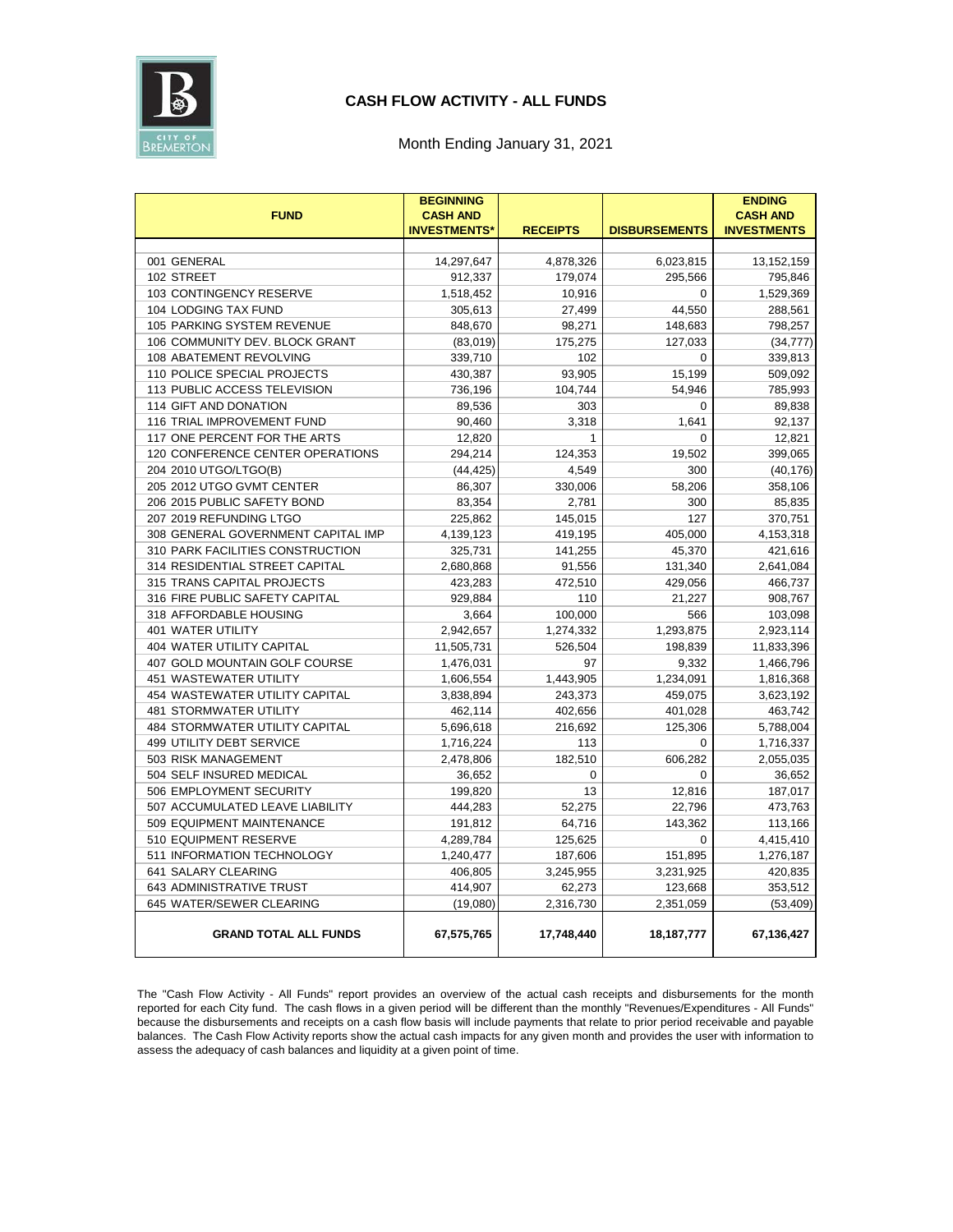

#### **CASH FLOW - GENERAL FUND**

|                      | Dec        | <b>JAN</b> | <b>FEB</b> | <b>MAR</b> | <b>APR</b> | <b>MAY</b> | <b>JUN</b> | JUL | <b>AUG</b> | <b>SEP</b> | <b>OCT</b> | NO <sub>1</sub> | <b>DEC</b> |
|----------------------|------------|------------|------------|------------|------------|------------|------------|-----|------------|------------|------------|-----------------|------------|
|                      |            |            |            |            |            |            |            |     |            |            |            |                 |            |
| <b>RECEIPTS</b>      |            | 4,878,326  |            |            |            |            |            |     |            |            |            |                 |            |
| <b>DISBURSEMENTS</b> |            | 6,023,815  |            |            |            |            |            |     |            |            |            |                 |            |
| <b>CASH/INVEST</b>   | 14,297.647 | 13.152.159 |            |            |            |            |            |     |            |            |            |                 |            |
|                      |            |            |            |            |            |            |            |     |            |            |            |                 |            |